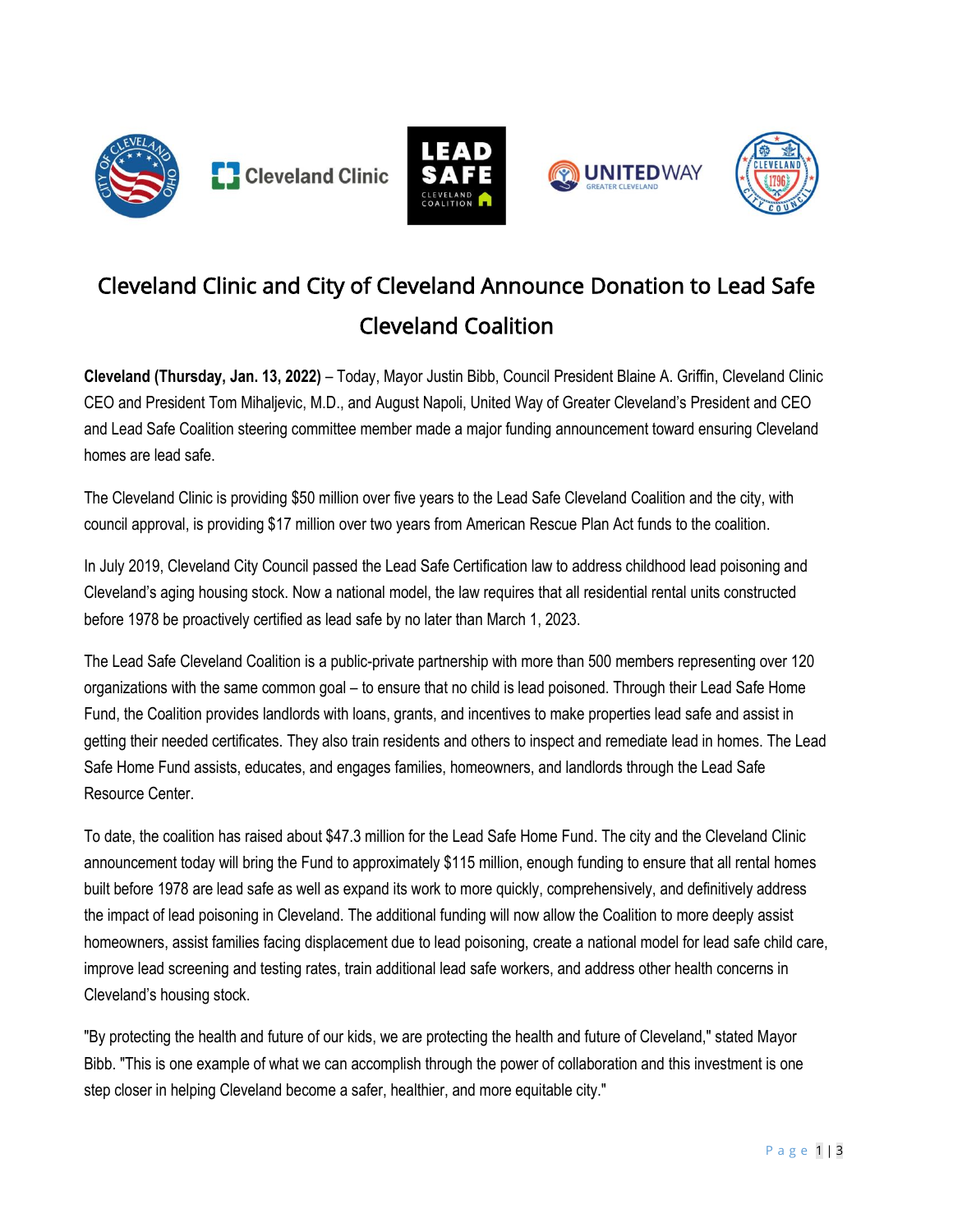When the legislation was passed, Council President Griffin noted that this would need to be a community effort and that the city of Cleveland could not do this alone. And unfortunately, the pandemic has impacted the effort, especially landlords and tenants, in ensuring all rental homes have lead safe certificates by 2023. With a major infusion of funding, the effort will be ramped up and expanded.

"My conversations with Dr. Mihaljevic started when he came to Cleveland to lead the Clinic," Councilman Griffin said. "He understood what the Clinic meant to the Fairfax neighborhood and he understood how lead poisoned children take those neurological impairments into adulthood."

Nearly 90% of Cleveland homes were built before 1978, the year that residential lead paint was outlawed. Lead poisoning is a public health crisis with a housing solution. This is why the city, Cuyahoga County, the state of Ohio, foundations, hospitals, private sector companies, and more have contributed to the Lead Safe Home Fund.

"United Way and the entire Lead Safe Cleveland Coalition have done formidable work towards making Cleveland rentals lead safe and the city has supported the coalition's work. I'm proud we're doing more to support it," said Council President Griffin. "I can't thank the Cleveland Clinic enough for the major funding they are providing. Being able to provide homeowners with additional support, is vital for the city, and will help with the issue of housing instability. The funding will be transformational. Now the hard work begins."

Upon becoming Cleveland Clinic president and CEO in 2017, Tom Mihaljevic, M.D., made a commitment that Cleveland Clinic would do its part to create healthy communities. In 2022, the health system is making lead poisoning prevention its top community priority.

"This effort is critical because prevention is the only effective approach. There is no cure and no way to reverse the damage of lead poisoning once it is done," Dr. Mihaljevic said. "I want Cleveland to be safe for all children, and I know this is a problem we can solve. Our communities can only be safe and healthy when every person has the opportunity to live in a safe and healthy home."

On behalf of the Coalition, United Way of Greater Cleveland will serve as the steward for Cleveland Clinic's investment in the Lead Safe Home Fund. The coalition will also provide an annual report sharing progress made towards bringing about a lead safe Cleveland.

"Every day, four children in Cleveland are poisoned by lead, robbing them of the ability to reach their full potential," said Napoli, "United Way of Greater Cleveland knows the factors that keep people in poverty include access to affordable, stable and safe housing." He continues, "As a trusted partner, we are honored to steward Cleveland Clinic's historic investment in the community. This is a remarkable example of the power of collaboration among government, corporate and community leaders and demonstrates what can happen when a community rallies together to solve problems that were once considered insurmountable."

## *About Lead Safe Cleveland Coalition*

The Lead Safe Cleveland Coalition is an inclusive, public-private partnership founded to address lead poisoning. This approach protects Cleveland's children by merging smart, adaptable public policies; knowledgeable agencies willing to